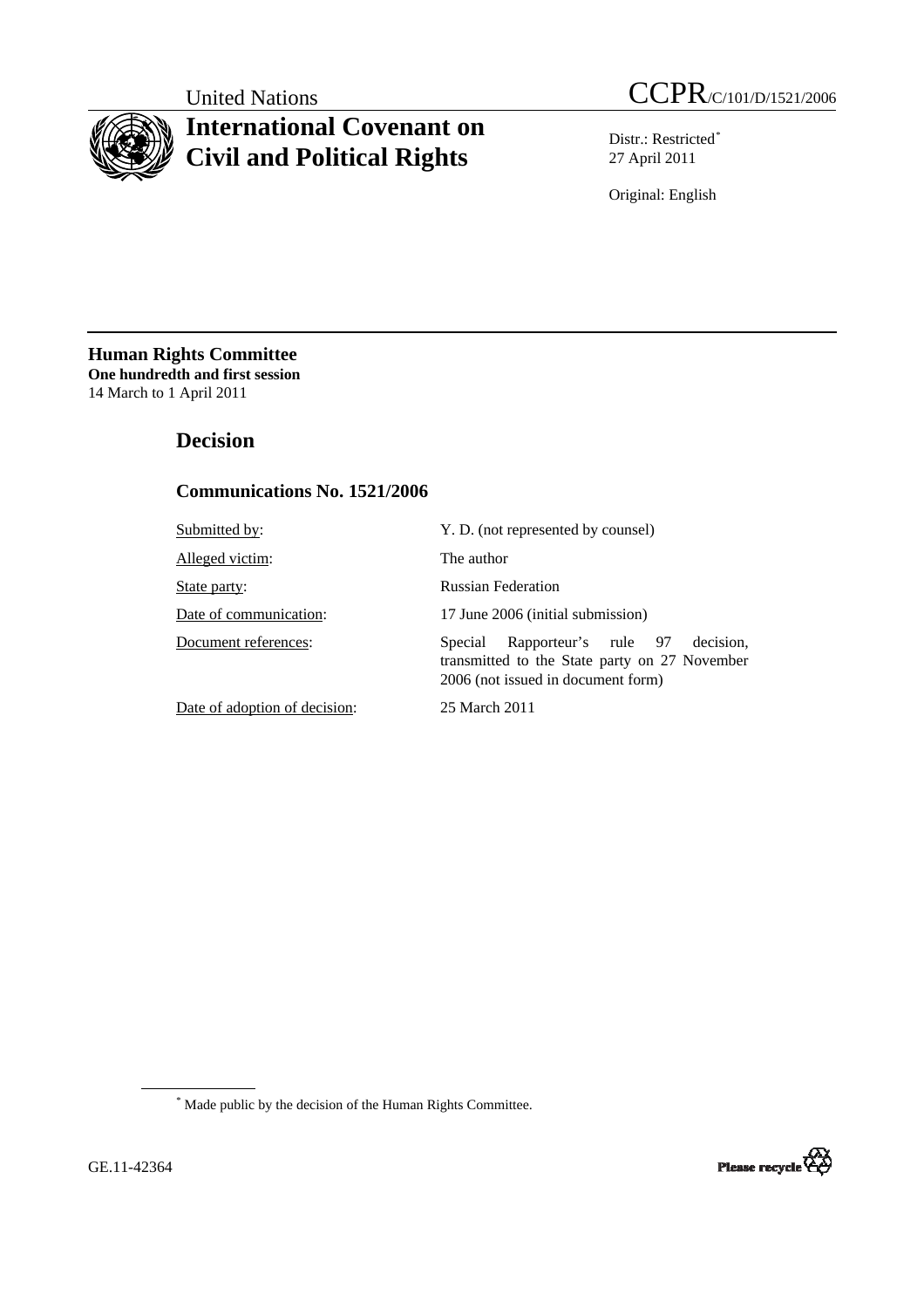| Subject matter:                   | Unlawful dismissal from a job                                                |
|-----------------------------------|------------------------------------------------------------------------------|
| Procedural issue:                 | Non-substantiation                                                           |
| Substantive issues:               | Right to a fair and public hearing, right to<br>privacy, non-discrimination. |
| Articles of the Covenant:         | 2, paragraph 3 (a) and (b); 5; 14; 17 and 26                                 |
| Article of the Optional Protocol: | 2.3                                                                          |
|                                   | [Annex]                                                                      |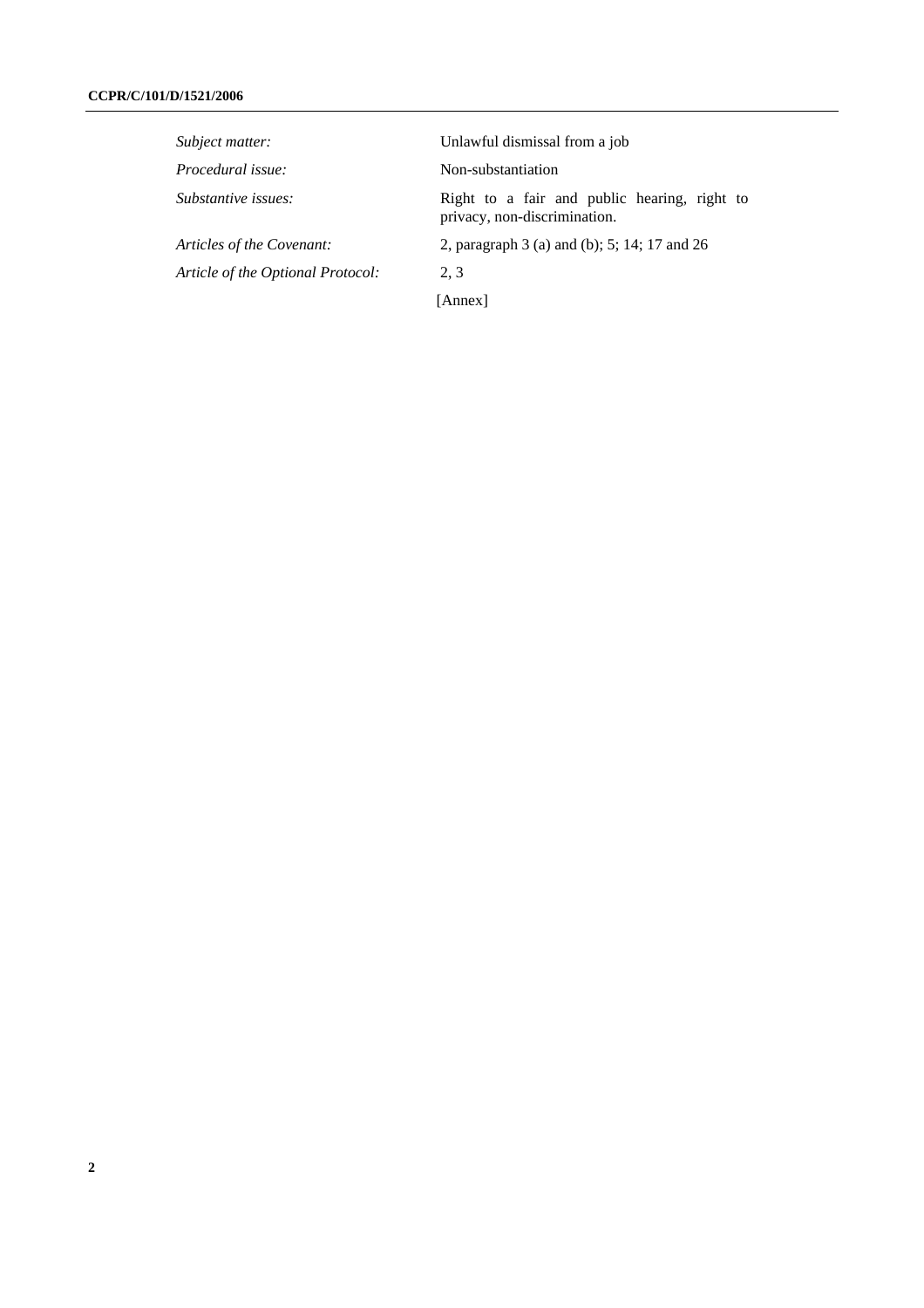## **Annex**

# **Decision of the Human Rights Committee under the Optional Protocol to the International Covenant on Civil and Political rights (one hundredth and first session)**

concerning

## **Communication No. 1521/2006[\\*](#page-2-0)**

| Submitted by:          | Y. D. (not represented by counsel) |
|------------------------|------------------------------------|
| Alleged victim:        | The author                         |
| <b>State Party:</b>    | <b>Russian Federation</b>          |
| Date of communication: | 17 June 2006 (initial submission)  |
|                        |                                    |

 The Human Rights Committee, established under article 28 of the International Covenant on Civil and Political Rights,

 Meeting on 25 March 2011, Adopts the following:

## **Decision on admissibility**

1. The author of the communication is Y. D., a Russian national, born in 1962, who claims to be a victim of violation by the Russian Federation of his rights under article 2, paragraph 3 (a) and (b); article 5; article 17 and article 26, of the Covenant. The Optional Protocol entered into force for the State party on 1 January 1992. The author is unrepresented.

## **The facts as presented by the author**

2.1 On 21 August 1995, the author was dismissed from his job at the Ministry of Internal Affairs under section 58, paragraph l, of the Regulations on the Service in the Internal Affairs Offices of 23 December 1992 (the Regulations). Under this provision, an employee can be dismissed for 'having committed minor offences incompatible with moral standards required from an employee of the internal affairs offices'. The author claims that under section 19 of the Law "On Militia" adopted on 18 April 1991, a militia (police) officer can be dismissed from the service only on the grounds that are listed in this section. The section, however, does not mention the ground of 'having committed minor offences incompatible with moral standards required from the employee of the internal affairs offices.

<span id="page-2-0"></span><sup>\*</sup> The following members of the Committee participated in the examination of the present communication: Mr. Lazhari Bouzid, Ms. Christine Chanet, Mr. Cornelis Flinterman, Mr. Yuji Iwasawa, Ms. Helen Keller, Ms. Zonke Zanele Majodina, Ms. Iulia Motoc, Mr. Gerald L. Neuman, Mr. Michael O'Flaherty, Mr. Rafael Rivas Posada, Sir Nigel Rodley, Mr. Fabian Omar Salvioli, Mr. Krister Thelin and Ms. Margo Waterval.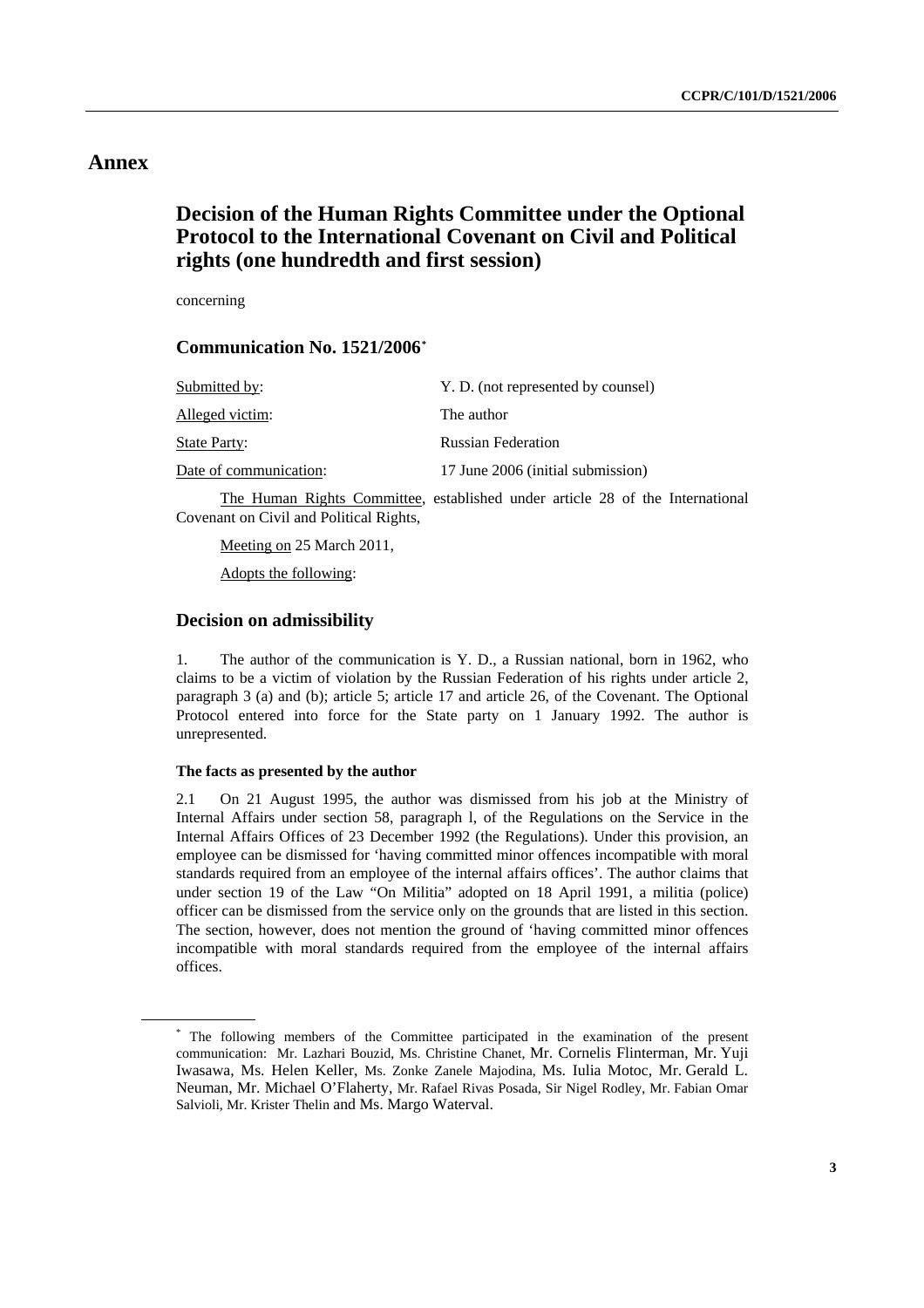2.2 On 22 December 1995, the author's complaint to the Zaingiraev District Court of the Republic of Buryatia (Russian Federation) was rejected. On an unspecified date thereafter, this decision was upheld by the appeal body of the same court. The author did not appeal the latter ruling under the supervisory review procedure, as he missed the deadline. On 12 July 2005, the Zaingiraev District Court of the Republic of Buryatia rejected the author's request to renew the deadline for an appeal under the supervisory review procedure. The author appealed against this decision, on 23 August 2005, with the Supreme Court of the Republic of Buryatia. On 10 September 2005, the Supreme Court of the Republic of Buryatia upheld the District Court's decision. On 28 November 2005, the Supreme Court of the Republic of Buryatia again refused to review the author's case upon his request to renew the deadline. Similarly, the author's requests were denied by the Chairman of the Supreme Court of the Republic of Buryatia on 20 January 2006, by the Supreme Court of the Russian Federation on 16 March 2006 and by the Deputy Chairman of the Supreme Court of the Russian Federation, on 10 May 2006.

#### **The complaint**

3. The author claims that by failing to provide him with an effective remedy through the judicial procedure, the State party violated his rights under article 2, paragraph 3 (a) and (b), of the Covenant. He also claims violation of article 5 as his right to work and protection from unemployment was unlawfully restricted. He invokes article 17 as he was prevented from obtaining further employment because of the record in his work-book which reflects the grounds for his dismissal, and he invokes article 26 as he claims that his dismissal resulted in a violation of his right to equal protection under the law.

#### **State party's observations on admissibility and merits**

4.1 On 15 February 2007, the State party explained that the author's lawsuit was rejected by the Zaingiraev District Court of the Republic of Buryatia on 22 December 1995. On 12 July 2005, the same court also denied his request for renewal of the deadline for his appeal under the supervisory review procedure. The latter ruling was upheld by the Supreme Court of the Republic of Buryatia on 19 September 2005. On 28 November 2005, the Supreme Court refused his request to renew the deadline. Similar refusals were issued by the Chairman of the Supreme Court of the Republic of Buryatia on 20 January 2006, by the Supreme Court of the Russian Federation on 16 March 2006 and by the Deputy Chairman of the Supreme Court of the Russian Federation on 10 May 2006. It submits that under the Civil Procedure Code, the Deputy Chairman of the Supreme Court has the same right as the Chairman of the Supreme Court to agree or to disagree with a lower court's decision.

4.2 The Civil Procedure Code does not foresee any further appeal procedures. The appeals under the supervisory review procedure can be filed only within a year after the court's decision is effective. The State party submits that the court correctly assessed that the author missed the deadline for the supervisory review appeal without any valid justification. Moreover, his case file had already been destroyed because its term had expired.

### **Author's comments on the State party's observations**

5.1 On 20 June 2007, the author argued that the supervisory review of a decision that has already entered into force is not an effective remedy. Therefore, he claims that he had exhausted all domestic remedies.

5.2 He adds that the State party violated his right to a fair and public hearing of his case by a competent, independent and impartial court.